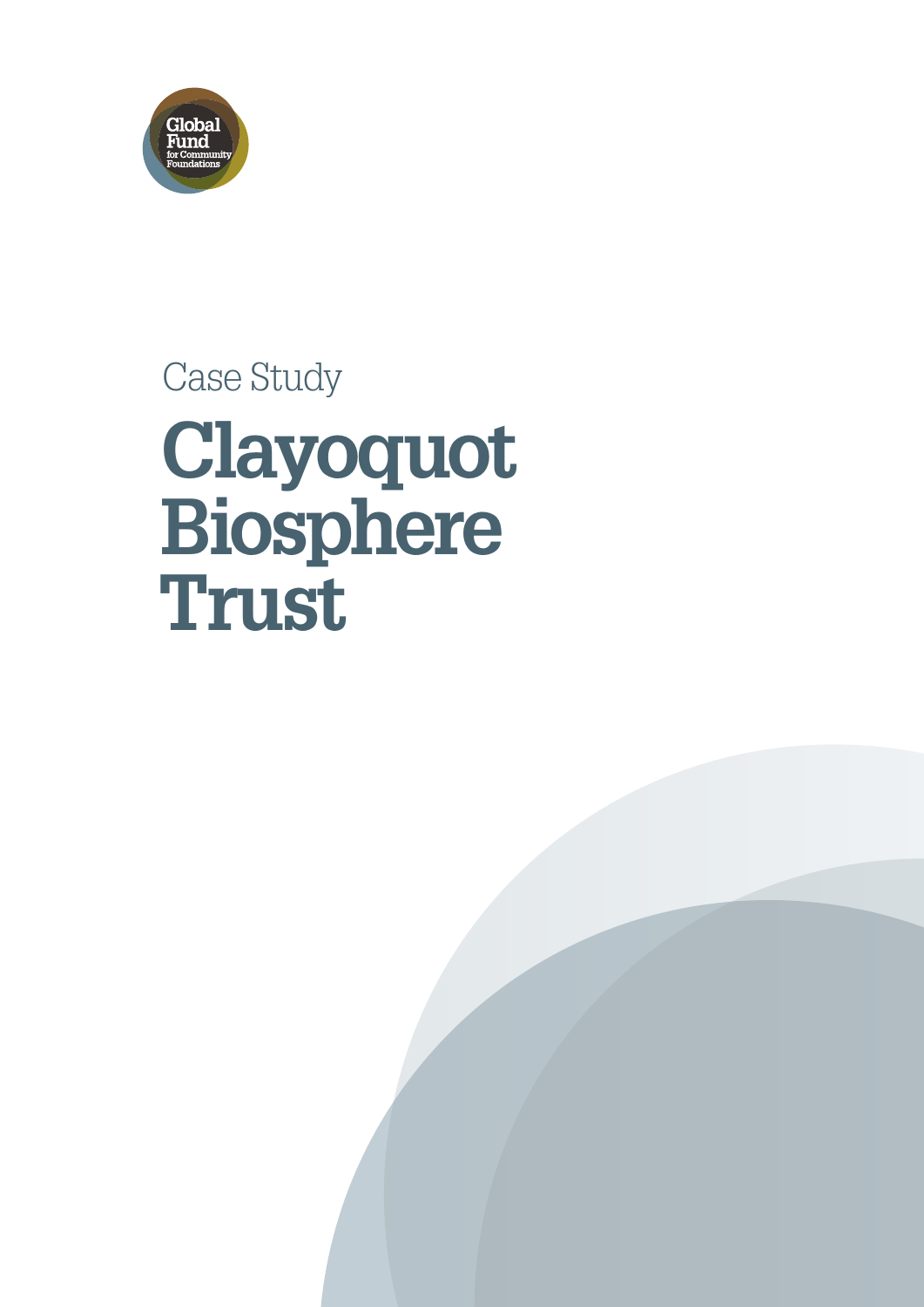## **Introduction**

This case study, published by Global Fund for Community Foundations, is one in an occasional series highlighting community foundations that have been formed with substantial revenue from corporate or government investors to explore how communities harness these assets for the greatest collective good. Data for this study was compiled through interviews with Tammy Dorward, Board Co‑Chair, Rebecca Hurwitz, Executive Director, and Laura Loucks, Research Coordinator, and review of the CBT's website and publications.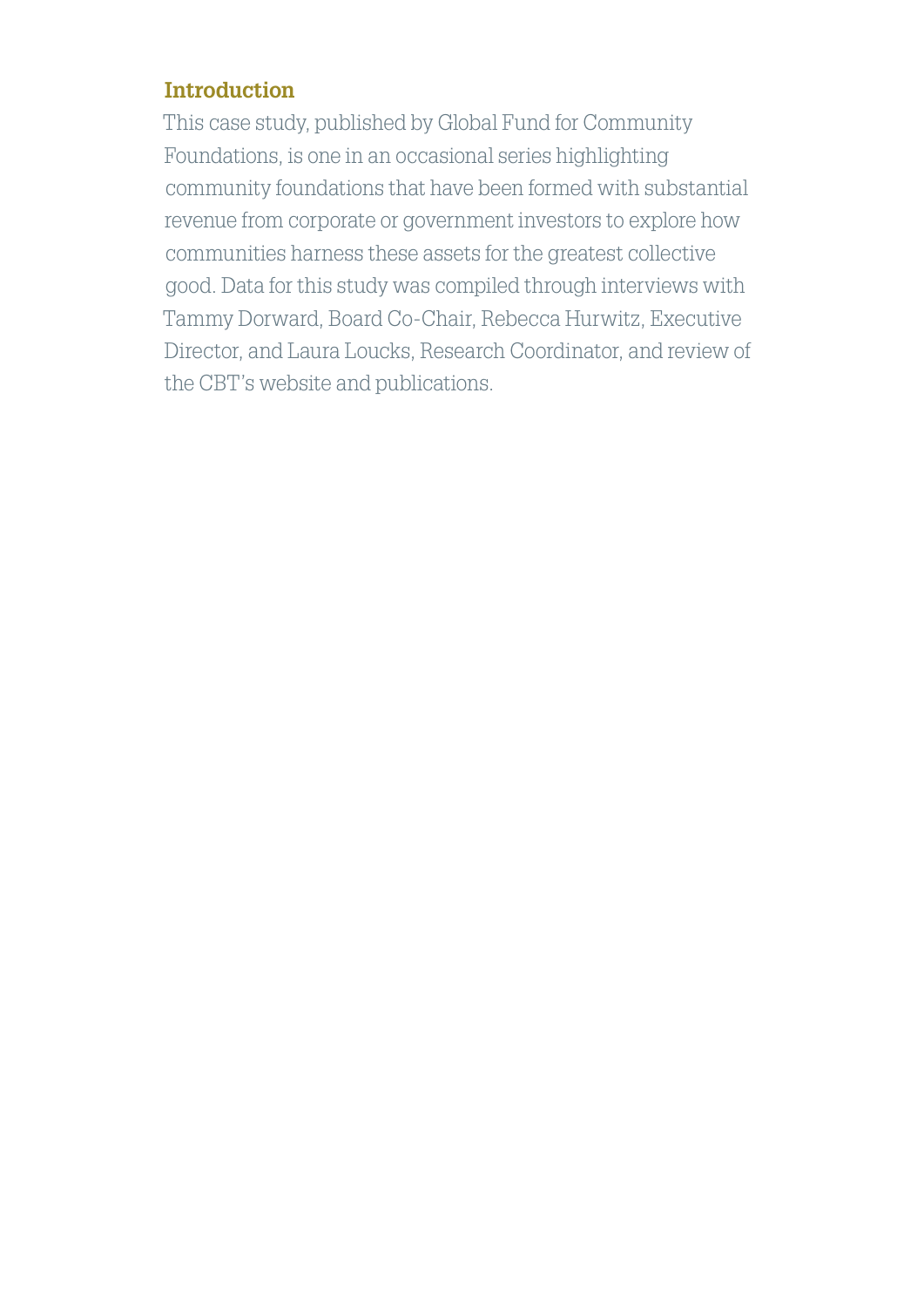## **Clayoquot Biosphere Trust at a glance:**

| <b>Communities:</b>       | Ahousaht First Nation, Alberni-Clayoquot Regional District,<br>District of Tofino, District of Ucluelet, Hesquiaht First Nation,<br>Tla-o-qui-aht First Nations, Toquaht Nation, Yuułu7ił7athh<br>Government                                                                                                                                                                                                                                                                                                                                                                                                                                                                                                                |
|---------------------------|-----------------------------------------------------------------------------------------------------------------------------------------------------------------------------------------------------------------------------------------------------------------------------------------------------------------------------------------------------------------------------------------------------------------------------------------------------------------------------------------------------------------------------------------------------------------------------------------------------------------------------------------------------------------------------------------------------------------------------|
| <b>Region:</b>            | Clayoquot Sound, Vancouver Island, BC, Canada                                                                                                                                                                                                                                                                                                                                                                                                                                                                                                                                                                                                                                                                               |
| Mission:                  | The community of the Clayoquot Sound UNESCO Biosphere<br>Region will live sustainably in a healthy ecosystem, with a<br>diversified economy and strong, vibrant and united cultures<br>while embracing the Nuu-chah-nulth First Nations 'living'<br>philosophies of Iisaak (living respectfully), Owa' aak qin teechmis<br>(life in the balance), and Hishuk ish ts'awalk (everything is one<br>and interconnected). The mission of the Clayoquot Biosphere<br>Trust is to assist the Clayoquot Sound UNESCO Biosphere<br>Region Community to achieve its vision by providing funding and<br>logistical support for research, education, and training initiatives<br>that promote conservation and sustainable development. |
| <b>Original Endowment</b> |                                                                                                                                                                                                                                                                                                                                                                                                                                                                                                                                                                                                                                                                                                                             |
| Source(s):                | Government of Canada                                                                                                                                                                                                                                                                                                                                                                                                                                                                                                                                                                                                                                                                                                        |
| <b>First Year of</b>      |                                                                                                                                                                                                                                                                                                                                                                                                                                                                                                                                                                                                                                                                                                                             |
| <b>Operations:</b>        | 2000                                                                                                                                                                                                                                                                                                                                                                                                                                                                                                                                                                                                                                                                                                                        |
| Grantmaking:              | CA\$235,000 in 2016 – food security 5%, education & youth 43%,<br>research & environment 25%, community development 11%,<br>culture & events 16%                                                                                                                                                                                                                                                                                                                                                                                                                                                                                                                                                                            |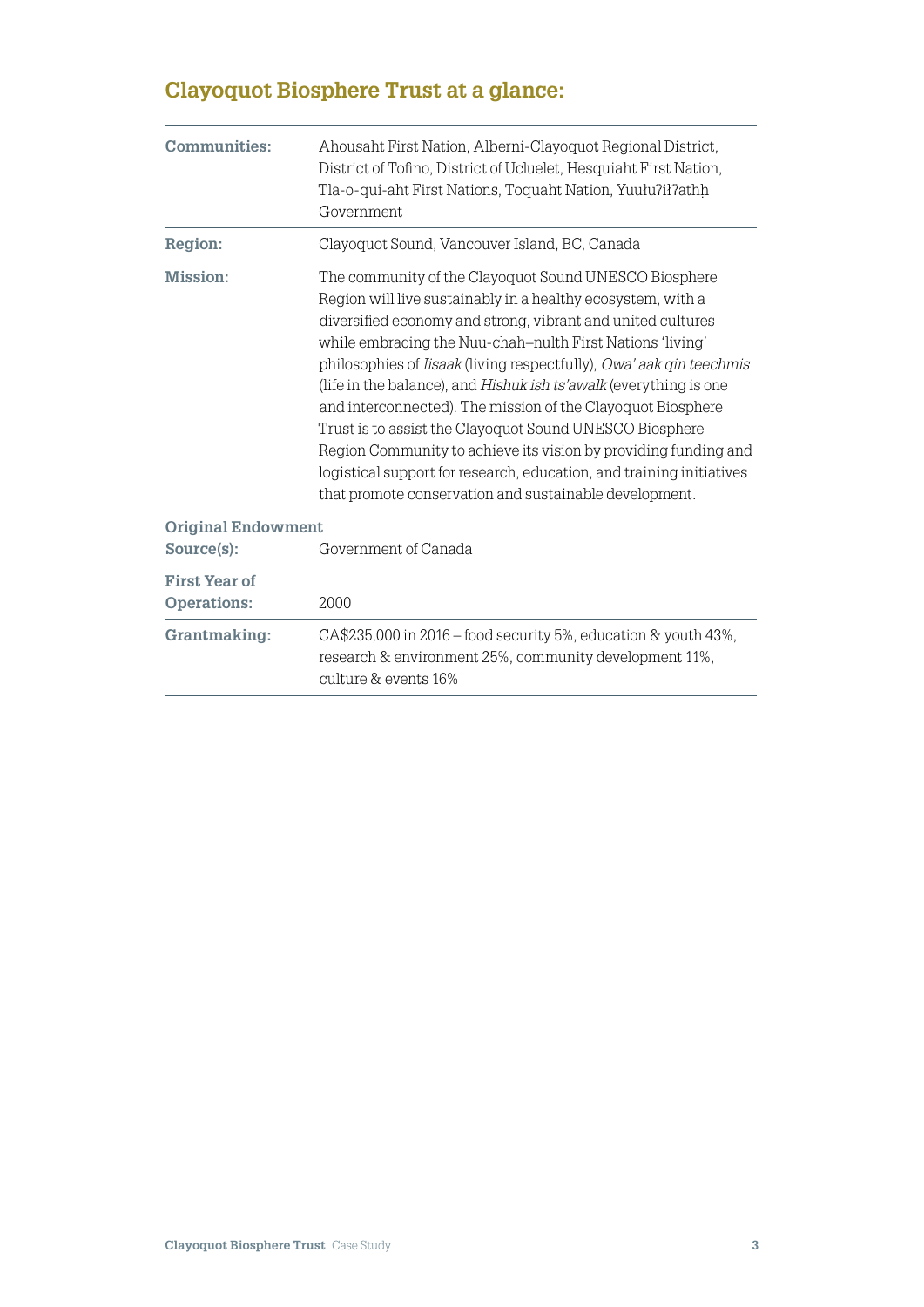### **History & Governance**

The Clayoquot Biosphere Trust, in Clayoquot Sound, Vancouver Island, is a unique entity in Canada: it is the only community foundation created to manage the financial, cultural, and natural resources of a UNESCO biosphere reserve. The Nuu‑chah‑nulth First Nations philosophy *Hishuk ish ts'awalk* – 'everything is one' – is the guiding principle for the biosphere, and the CBT, communities, and other organizations that care for the biosphere work in a spirit of honoring 'interconnections between ourselves and the ecosystems that we live within<sup>'1</sup>

The CBT formed in response to decades of intensifying conflict over natural resources and aboriginal rights in Clayoquot Sound. Fishing and timber stocks, upon which generations of Nuu‑chah‑nulth First Nations and some non‑Indigenous communities have relied, had been diminishing steadily, causing profound and deleterious effects on many people's cultural identity, spiritual practices, and sense of well‑being. Tensions ultimately spiraled into violence and despair.

In the 1990s, a group of community leaders sought new approaches to bring peace and discovered the UNESCO biosphere reserve program. Board Co‑Chair Tammy Doward, representative for the Tla‑o‑qui‑aht First Nations, recalled that 'it all came out of protecting the Sound and preventing any further logging on *Wah‑nah‑jus Hilth‑hoo‑is* mountain . . . The (Tla-o-qui-aht) community invited loggers to put down their chainsaws and share a meal,' and that was the catalyst for a discussion about sustainable development and the biosphere reserve designation.

The biosphere reserve is a model for managing natural resources that protects key habitats, recognizes aboriginal title and rights, and stimulates a healthy, sustainable local economy. Biospheres are intended as interdisciplinary study sites for understanding the relationship between social and ecological systems.2 Clayoquot Sound leaders believed the model could help heal painful divisions, rejuvenate the economy, and honor the ecological, cultural, and spiritual importance of the area.

With the support of First Nations, other communities, and local and regional governments, the region was designated a UNESCO Biosphere Reserve in 2000. That same year, the Canadian government allocated a CA\$12 million endowment for the region. Amidst evolving treaty negotiations between First Nations and the Canadian government, eight First Nations and non‑Indigenous communities created the Clayoquot Biosphere Trust to manage this endowment. According to Executive Director Rebecca Hurwitz, 'It's an obvious fit to be both a biosphere reserve and a community foundation because both (models) are about people working together to thrive in healthy places.'

A ten‑member board oversees the CBT's strategic development and financial management. Each of the eight communities (five Nuu-chah-nulth communities and three non‑Indigenous communities) in the biosphere region select a board member and an alternate. Two others are at‑large positions, and four non‑voting advisers represent provincial and federal government. The board has two co‑chairs, one representing a Nuu‑chah‑nulth community and one representing a non‑Indigenous community.

Indigenous representation is a recognition of First Nations' fundamental and historical relationship to the Sound and is key to the success of the organization. Tammy said

1 http://clayoquotbiosphere.org/what-we-do/communities/

2 http://www.unesco.org/new/en/natural-sciences/environment/ecological-sciences/biosphere-reserves/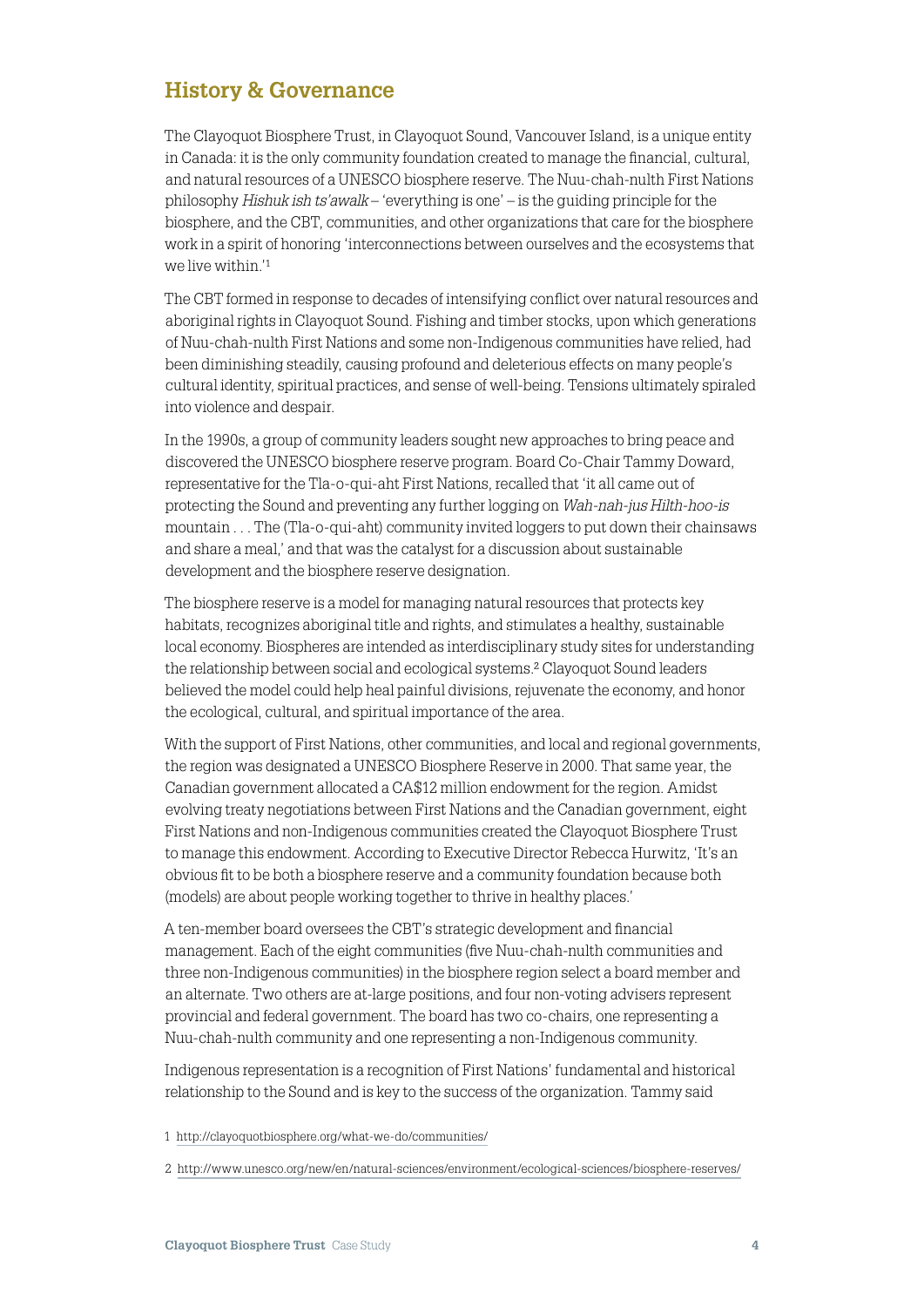that being an Indigenous person and sitting at the board table creates the opportunity to 'share and celebrate, to make solutions work . . . Any future projects need to have the inclusion of Indigenous people built into the governance structure.' This approach conveys respect for Indigenous communities, and 'helps the board and organizations understand that this is how we work in the region,' Tammy explained.

The trust encourages an open, inclusive process in selecting representatives, and usually communities make appointments or call for volunteers. As ambassadors who maintain the organization's visibility and credibility, it is preferred that board members live in the community they represent. (While this is important from an operations perspective, culturally the association between 'home' and a person's residence is less salient: for Nuu‑chah‑nulth home is always one's original territory regardless of where a person may reside at any given time.) For some in outlying areas, distance and travel time to meetings can be barriers to board participation, and many communities are active with a variety of projects, so it can sometimes be difficult to juggle multiple priorities. The Executive Director and other staff help maintain contact with communities to encourage their continued involvement, and the board has on‑going conversations about participation so members can support each other in their leadership commitments.

#### **Grant Programs**

The CBT makes grants and provides technical support for community development, conservation research, and youth leadership development. One of the organization's first programs was a scholarship fund, an especially appropriate investment given CBT's educational mission as a UNESCO biosphere reserve. Soon after, a general community projects fund was created. Grants from this fund are awarded in four areas: research and environment, youth and education, community development, and culture and events. Advisory committees, made up of 12–15 volunteers from throughout the region, review proposals in each of these areas and make one‑year grants of up to \$8,000. The committees also have discretionary funds which they may use to implement their own projects, but typically they use this pool for making grants on a case‑by‑case basis.

In the last few years, the CBT has created two additional grant programs, the Neighborhood Small Grants program and the Biosphere Research Award, in response to community requests and grantee feedback. Neighborhood Small Grants are open to all residents, but are particularly important for First Nations communities that are not established as non‑profit entities under the rules of the Canadian government. Residents of these communities can apply as individuals for small grants of up to \$500 to support a project that engages neighbors, shares skills and knowledge, builds local community capacity, respects and celebrates diversity, and builds community ownership and pride. A similarly designed advisory committee approves grants in this program.

Biosphere research grants were originally made exclusively through the general community projects program, but grantees reported that the amount was insufficient to support robust scientific research. In 2014 the Biosphere Research Award was created to fund conservation research to protect key species and ecosystems with grants of up to \$20,000. Research Coordinator Laura Loucks said the CBT team is now 'expanding (the grant program) to be inclusive of traditional ecological knowledge.'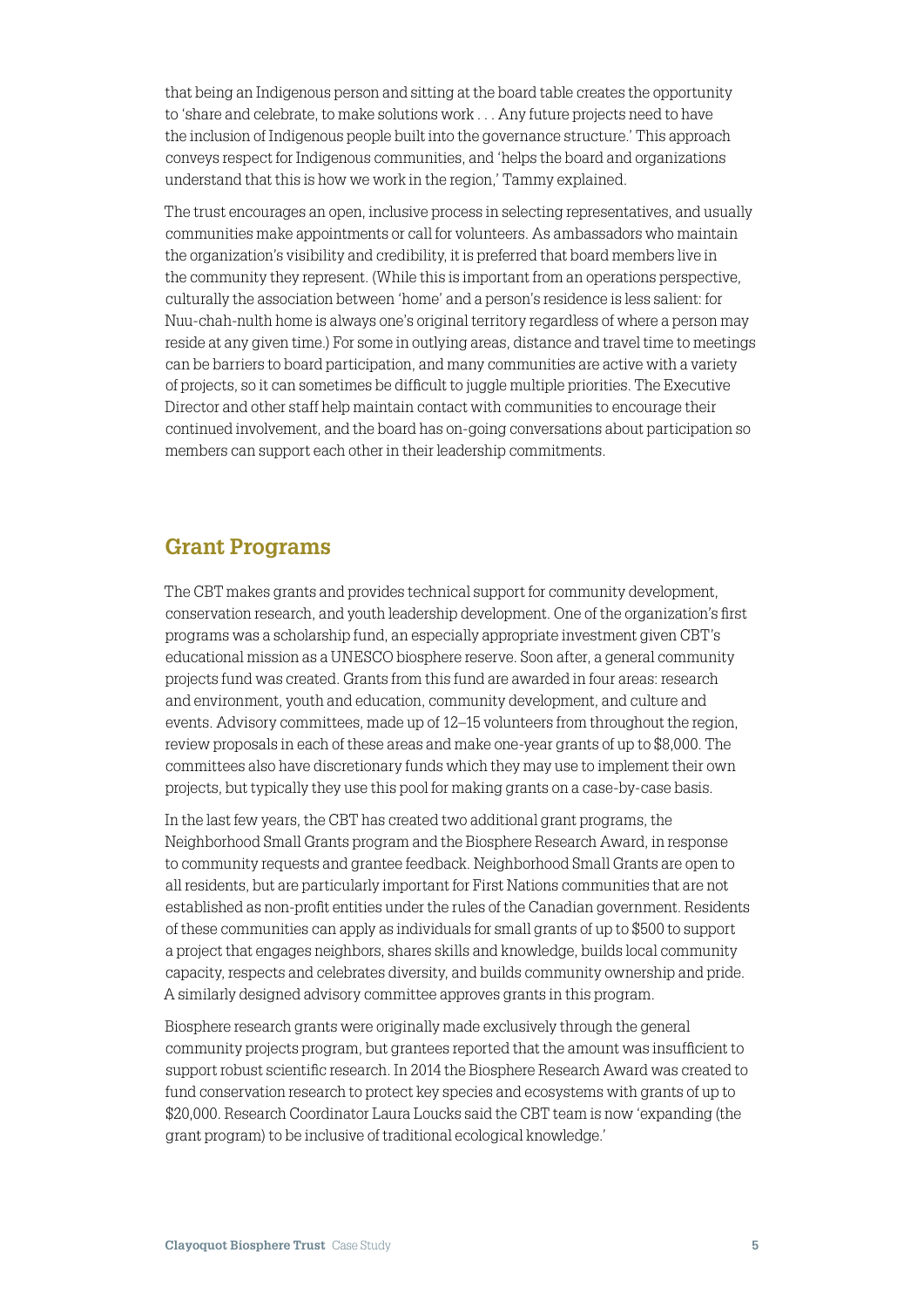Through these funds, the CBT has supported projects ranging from free screenwriting workshops and the Maaqtusiis Gymnasium blessing to research on the seasonal diet of Stellar and California sea lions in Clayoquot Sound. In 2015, the CBT invested more than \$28,000 in arts and culture funding, including support for a cultural expo and Nuu‑chah‑nulth audio lessons. Since 2010, the CBT's Eat West Coast initiative has invested over \$100,000 to support grants for food security and food system projects in the region.

#### **Practicing 'Collective Investment'**

Given that the endowment was intended as a stable asset that could support the long‑term growth of the CBT, stakeholders agreed in principle with a collective investment approach: funds would be pooled and used for maximum benefit of the whole rather than simply allocating a portion of the budget to each community. However, in the early years putting collective investment into practice was more complicated. The board structure, which requires that members be selected from all of the eight communities, ensures broad representation, but initially it also had the unintended effect of promoting factionalization. Board members tended to see themselves first and foremost as advocates for their individual communities rather a decision‑making team charged with promoting the well‑being of all people and organizations in the region. Communities themselves had the same understanding of the board's role.

To overcome this misperception, the CBT created the grantmaking advisory committees that oversee most of the organization's funds. This served not only to take the pressure off individual board members over grant allocations to their community, but also to expand the number and types of organizations and projects that the CBT could support.

In the process of developing this model, a common debate about 'good development' surfaced. Board members who felt the CBT should focus on short-term, local needs were often at odds with those who wanted the institution to take a longer‑term, more holistic approach. Lengthy and sometimes heated discussions over procedures and operational issues reflected the complexity of the endeavor and the uncertainty of a new model.

However, the CBT transcended these obstacles by using multiple tactics to build cohesion with communities and among leaders. Grants that served diverse groups and purposes connected people that might not otherwise have worked together, and the CBT invested time and money in local festivals and public outreach. These efforts provided tangible evidence that the CBT was a true community resource for the benefit of all, and the institution started to gain wider acceptance.<sup>3</sup> As public trust increased and leaders continued their discussions about the CBT's purpose and mission, the board has worked through most of the major points of contention and built an effective decision-making team. According to Tammy, board members 'each bring strengths, and that's why we're there. When it comes time to make decisions, we always come back to the core mission and vision statement. Big differences of opinion are (now) few and far between.'

3 (Francis, G., Mendis-Millard, S., Reed, M. and George, C., 2010), http://clayoquotbiosphere.org/wp-content/uploads/2011/05/CSBR-Periodic-Review-2010.pdf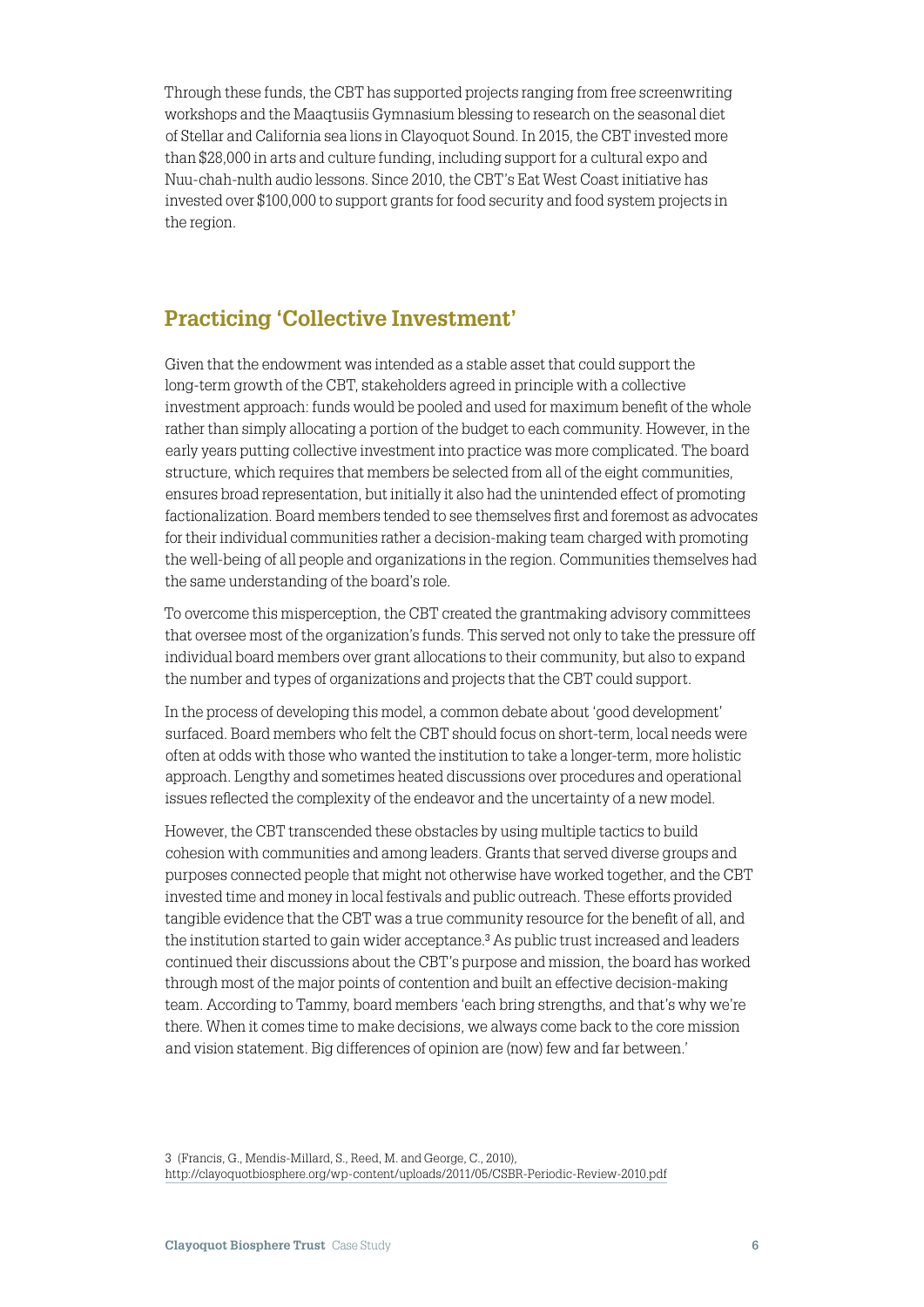#### **The Evolution of Grantmaking**

Just as the organization has evolved its practices around collective investment, so has it begun to experiment with new grantmaking strategies. For most of its history, the CBT has solicited applications and approved funds for grantees, a conventional approach that does not involve grantees in the design process and does not require much time or effort from either party for collaboration. In 2015 an opportunity arose for the CBT to try a 'proactive' model to address complex problems in youth education. The 2015 Vital Signs report, a biennial study the CBT produces to measure quality of life indicators and ecosystem health in Clayoquot Sound, revealed that graduation rates for First Nations students were below the regional average, and that 'there were a lot of complex factors impacting students' success,' according to Rebecca. For example, principals reported that students needed more support making the transition from elementary school to high school. At the same time, the CBT team discovered data collection methods did not take into account family mobility, so some of the information was not reliable out of context.

Recognizing not only what the data indicated but the challenges of collecting it, the CBT team decided to invite some previous grantees and other partners to the table to discuss how to collaborate on a solution that would involve many sectors, communities, and institutions and require several years to measure progress. These conversations led to a new framework for grantmaking through which the CBT and select partners come together to set goals and design strategies for achieving them. Once a project or initiative has been designed, the CBT team plays a much more hands‑on role in supporting implementation.

The Connecting Students with Wildlife program, a collaboration between program co‑founders Bob Hansen and Keltie Minton, the Raincoast Education Society, and the CBT, was the first project borne of this proactive grantmaking model. In the 2015–16 school year, 108 students from five schools learned to identify and track wildlife safely, and they gathered with wildlife ecologists to share and learn in the first regional wildlife science symposium. Grantee partners coordinated on the school curriculum and field research, and the CBT organized the symposium.

According to Rebecca, the new model presented a learning curve both for the CBT team and grantees. All parties discovered how collaboration, rather than a transaction-based relationship, uncovers assumptions about responsibility and accountability and ultimately changes the power dynamic. Grantees and the CBT had to negotiate new roles, which required giving up control in some areas and taking more in others, and to clarify expectations around iterative program design and on‑going feedback loops.

Now the challenge is to evaluate results and measure long‑term success. This is another area where collaboration, though more complicated than a top‑down evaluation approach, will produce a more holistic view of whether and how change is happening. Because they are collaborating, all parties can define success from a variety of perspectives and create indicators and benchmarks that reflect the multiple areas in which the project is trying to affect change.

The first attempt at proactive grantmaking has proven that the new model can help the institution do more, especially in areas that are too complex for any one grantee to tackle alone, such as residential school impacts, food insecurity, and ecological restoration. Rebecca explained that the organization is exploring how to revamp its program to promote more partnership grants. The CBT team is starting conversations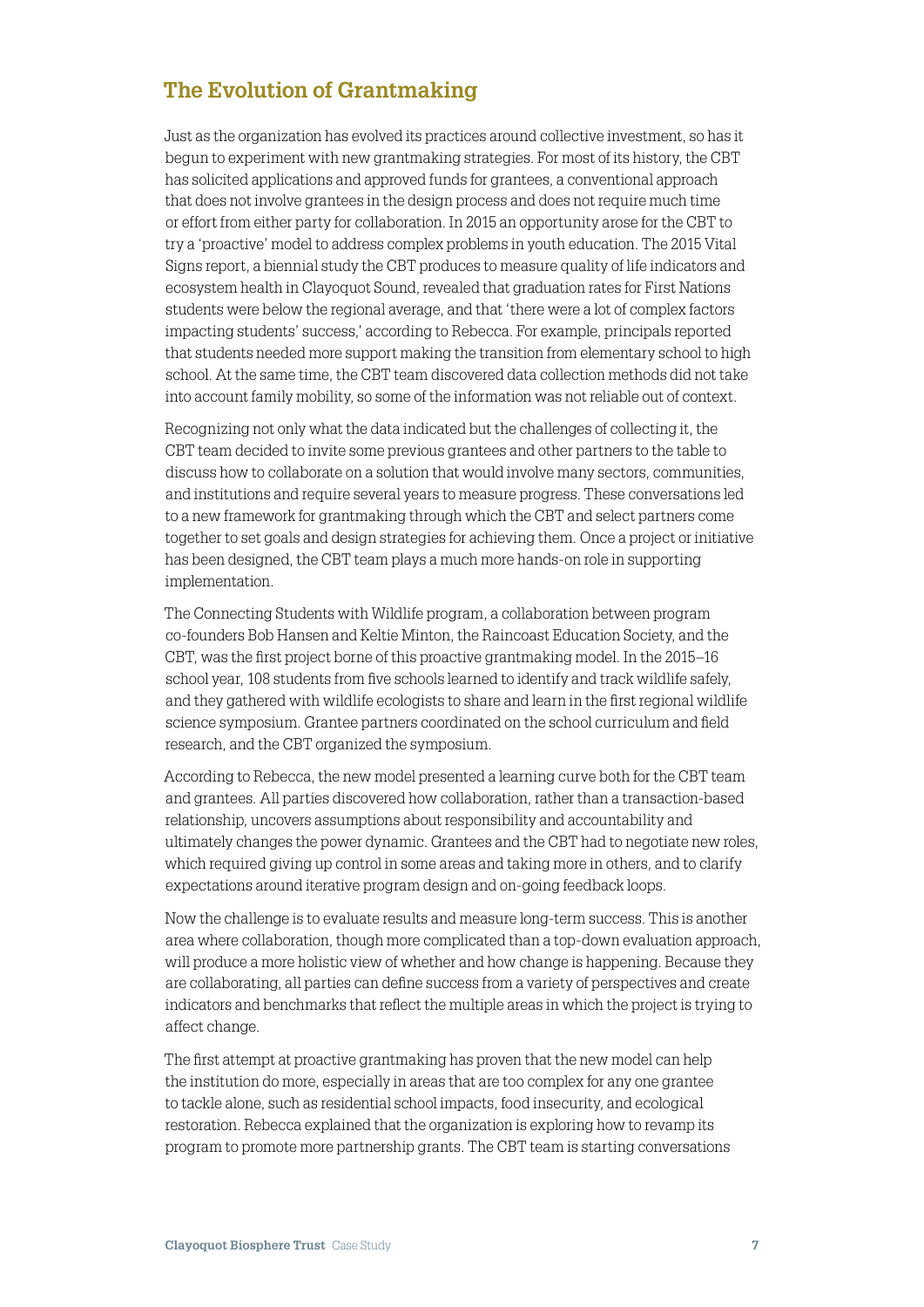with stakeholders in established networks first and will draw from that experience to determine how to build new multi-stakeholder partnerships.

#### **Other Programs & Partnerships**

Because one of the main purposes of a biosphere reserve is to support learning, research and education initiatives are a cornerstone of CBT programming. Youth engagement is an area of special focus: in addition to student scholarships, the CBT makes small grants to young people who want to design and implement their own school or community projects. It also sends one youth delegate to participate in the national Students on Ice program, an expedition to the Arctic where students join scientists, artists, elders, CEOs, authors, and others to experience the Artic ecosystem and learn from Indigenous leaders about the 'dynamics of climate change, traditional knowledge, scientific research, policy and other important Arctic and global topics.'4

Research is conducted by people of all ages, from community members to university scientists to elders. Three Nuu-chah-nulth philosophies – Hishuk ish ts'awalk (everything is one and interconnected), Iisaak (living respectfully), and Qwa' aak qin teechmis (life in the balance) – that guide the CBT's vision also form the basis for research.<sup>5</sup> In Tammy's experience, researchers from outside the community are 'respectful in knowing how to find, approach and build relationships with the local people in the development of the research project or work,' which she attributes to networking among different groups and discussions of a variety of community issues and concerns. She believes that old attitudes that indigenous knowledge must be 'validated' by Western science may be falling away and that a research approach guided by Indigenous communities is starting to gain momentum.

Because research is inclusive and grounded in First Nations' world view of the interconnected nature of the Clayoquot Sound, it not only generates knowledge but builds tremendous social capital. When people feel connected to the place and to each other, and they feel a sense of shared responsibility for the region's long‑term health and well-being. The relationships that form in this process support consensus-based decision‑making, and the data helps drive strategic investments for sustainable community development and ecosystem conservation. One product of this research effort is a series of CBT‑produced publications (Vital Signs, Living Wage 2015, and the Food Action Plan, among others) that inform conversations about policy and long-term planning among residents, municipal and First Nations leaders, and the general public.

Beyond the data it provides to support planning, the CBT is developing a reputation as a trusted partner and convener. With its presence in all eight communities and its track record of community‑building, the CBT is able to bring people together for a variety of purposes. One purpose for convening is to define the organization's priorities in support of regional development goals. These gatherings help shape programs, investment priorities, and other operational objectives for the CBT, and they maximize opportunities to build bridges across cultures, communities, and institutions<sup>6</sup>.

4 http://clayoquotbiosphere.org/core-priorities/youth-the-biosphere/

<sup>5</sup> Specific research protocols vary among nations and organizations in the region, but all adhere to Nuu‑chah‑nulth guiding philosophies.

<sup>6</sup> Clayoquot Biosphere Trust, 2017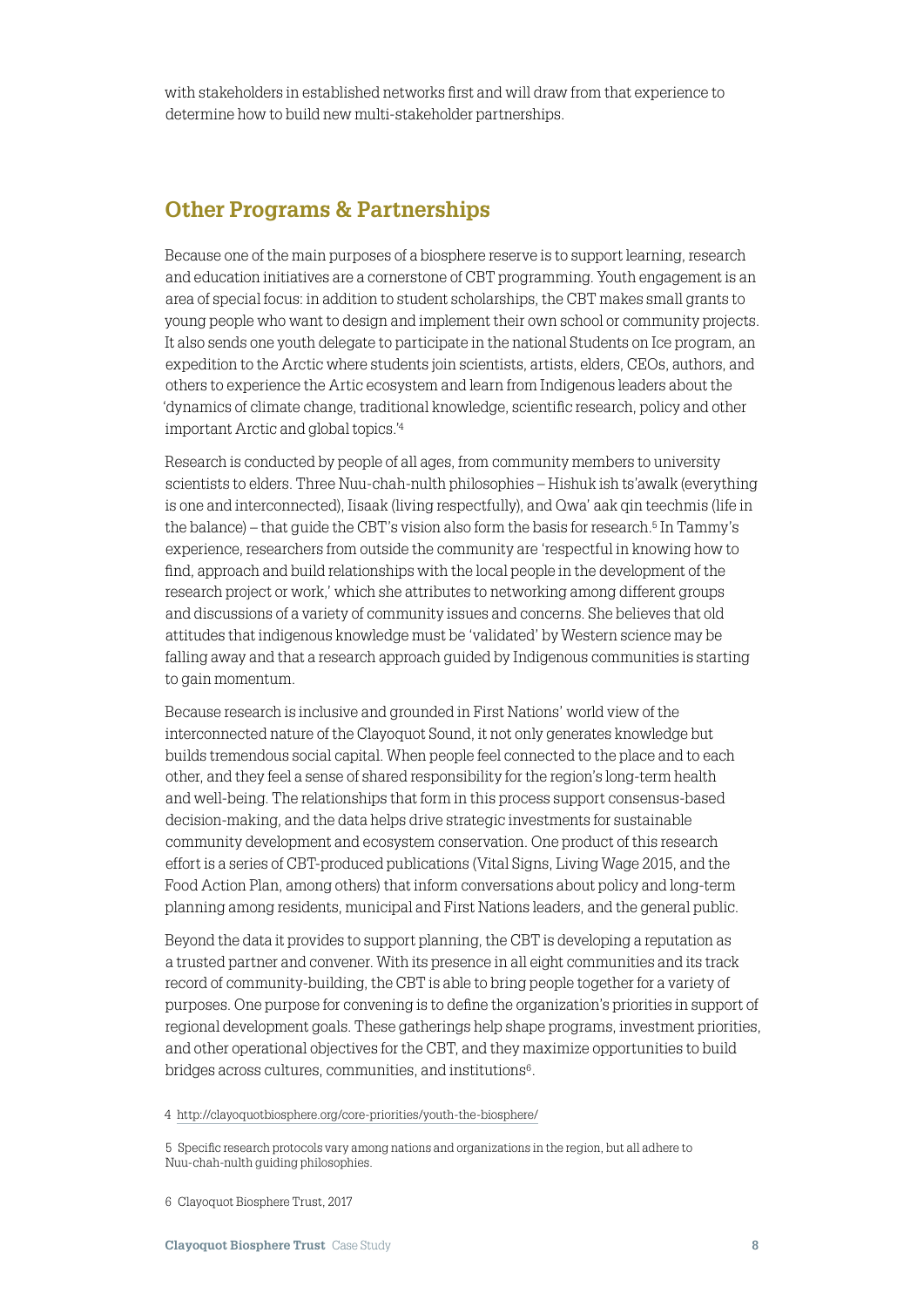### **Financial Sustainability**

One of the challenges for many foundations endowed with one funding source is creating other revenue streams. The CBT is beginning to diversify with four small funds, such as the Clayoquot Sound Wild Salmon Fund, which will help support the cross‑regional research on salmon habitat, and the Biosphere Research Fund, started by a local surf board designer. Rebecca said the organization plans to establish more donor‑advised funds that address needs identified in the Vital Signs report and that can support individual non‑profits in the area.

Attracting more small donors is another goal. The CBT has set up online giving through its website, and the team is learning how best to engage individual donors. Rebecca stressed that individual contributions are important to building a sense of community ownership. These may take the form of donations directly to the CBT or matching funds communities contribute as part of their project's budget.7

Over the long‑term the organization's goal is to cultivate diverse funding streams to support the endowment. One such effort toward this end is a capital campaign to raise funds to build a biosphere center that will promote the organization's mission and support its financial sustainability. The center will be 'a welcoming place and a community space – where residents, visitors and researchers feel equally comfortable, and where scientists and storytellers can share their valuable knowledge and teachings.'8 Most uses will be free for community members and visitors: people will be able to hold meetings, learn about events and programs in the region, or access the CBT library and archive, among other activities. To offset costs, the CBT team may rent some office space to local organizations and make the facility available for private events.

#### **Looking to the Future**

For the next few years, creation of a biosphere center will be a major goal, but other program areas will be prioritized as well. The 2017–19 CBT business plan outlines strategies and objectives that will support expansion for some important projects that have proven successful in the pilot stage. Among these is Connecting Students to Wildlife and the Soundscape Project, which collects monthly sound recordings to create a 'composite soundscape' of a 24‑hour period to identify and track species that may have moved from their original habitat or have not been spotted by observation and visual monitoring.

Following on the work of the Truth and Reconciliation Commission of Canada and coinciding with the 150th anniversary of Confederation, the CBT and other philanthropic organizations signed a Declaration of Action in 2016 committing 'to move forward in an atmosphere of understanding, dignity and respect towards the shared goal of reconciliation.'9 The CBT will act on this commitment through a focus on healing and

7 While matching funds are encouraged, there is no hard and fast rule. Rebecca explained that sometimes it is appropriate for CBT to provide all the financial support for a particular project: 'In some cases CBT is the proof‑of‑concept funder to help organizations leverage funding from other groups later.'

8 http://clayoquotbiosphere.org/core-priorities/the-biosphere-centre/

9 http://clayoquotbiosphere.org/wp-content/uploads/2011/02/CBT\_Business\_Plan\_2017-2019-final-1.pdf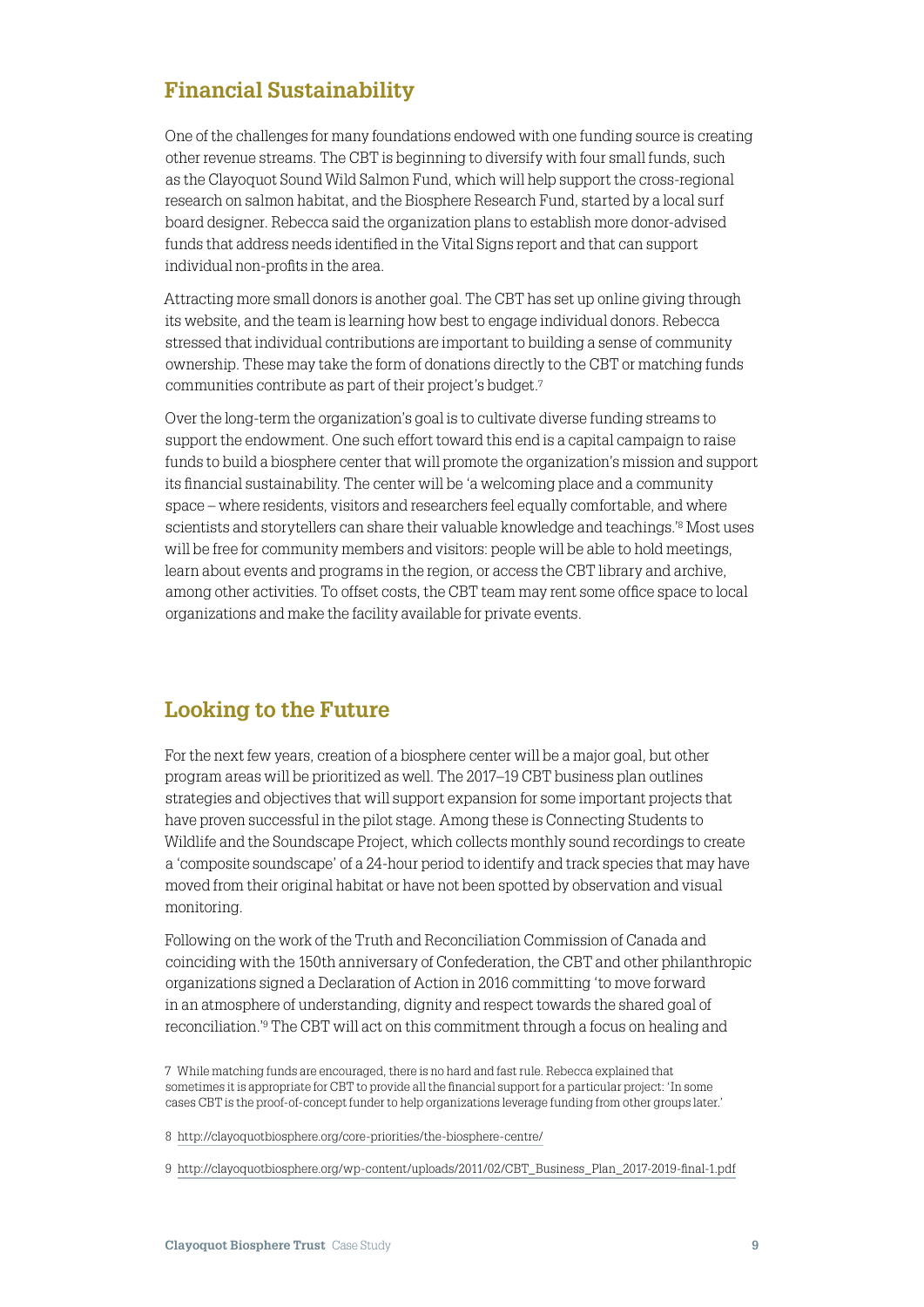reconciliation, furthering the mission of the organization and strengthening the work it is already doing in food security. Ensuring access to healthy, locally sourced food is a goal that supports others such as improving ecosystem health, honoring cultural practices and traditions, expanding education, and promoting a sustainable economy, so the impacts will be evident in other program areas as well. The CBT will continue facilitating Eat West Coast and will engage with remote First Nations communities to strengthen partnerships and support.

#### **Key Lessons**

As the CBT approaches twenty years of grant‑making, community development, and capacity‑building, the CBT staff, board, communities, and other stakeholders have rich experience from which to draw as they plan the future. According to Rebecca, the team has learned some key lessons, which have laid a strong foundation for the organization and position it for continued growth:

- $\Box$  Involve all communities from the beginning: All eight communities signed the nomination document to apply for the UNESCO biosphere reserve designation, which established the commitment to long-term collaboration.
- $\Box$  Connect with networks and learn from others: In 2012 the CBT joined the Community Foundations of Canada and benefitted from other organizations' support and knowledge. 'Prior to that we established our own granting programs and guidelines, learning some lessons the hard way,' Rebecca remarked.
- $\blacksquare$  Trust in the decision-making of local advisory committees: The CBT grant advisory committees bring invaluable local knowledge, networks, experience, and historical perspective that enrich the CBT grantmaking process. The committees also play a key role in connecting grantees to others that can champion their issues or share knowledge. All of this contributes greatly to grant program's success.

Of course, all communities are unique, and local context is important. In reflecting on the CBT's journey, Tammy emphasized that communities must determine what is right for their region and that sharing stories is the best way to learn.